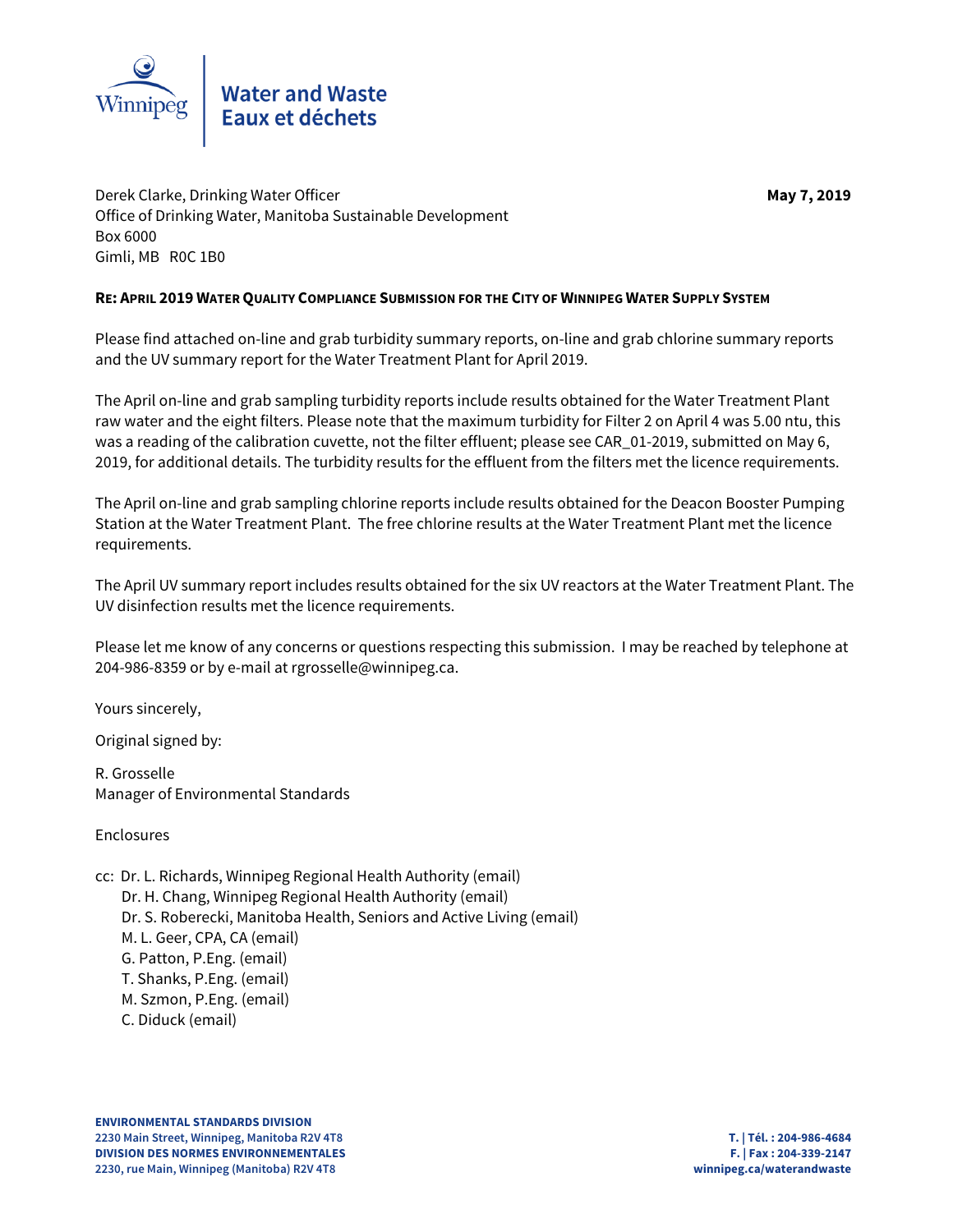

## **CITY OF WINNIPEG**

Water System Code: **252.00**

Licence Number: **PWS-09-412-01**

# WATER AND WASTE DEPARTMENT

WATER SERVICES WATER TREATMENT PLANT TURBIDITY ON-LINE MONITORING REPORT

|                                                     | April 2019 Turbidity (NTU)             |           |          |      |           |      |                |      |           |       |           |       |           |       |           |       |           |  |
|-----------------------------------------------------|----------------------------------------|-----------|----------|------|-----------|------|----------------|------|-----------|-------|-----------|-------|-----------|-------|-----------|-------|-----------|--|
|                                                     | Raw                                    | Filter #1 |          |      | Filter #2 |      | Filter #3      |      | Filter #4 |       | Filter #5 |       | Filter #6 |       | Filter #7 |       | Filter #8 |  |
| Date                                                | Avg                                    | Avg       | Max      | Avg  | Max       | Avg  | Max            | Avg  | Max       | Avg   | Max       | Avg   | Max       | Avg   | Max       | Avg   | Max       |  |
| 1/04/2019                                           | 0.28                                   | 0.03      | 0.09     | 0.05 | 0.11      | 0.05 | 0.14           | 0.05 | 0.13      | 0.05  | 0.09      | 0.03  | 0.10      | 0.02  | 0.03      | 0.01  | 0.01      |  |
| 2/04/2019                                           | 0.32                                   | 0.03      | 0.08     | 0.06 | 5.00      | 0.05 | 0.08           | 0.04 | 0.10      | 0.04  | 0.09      | 0.03  | 0.08      | 0.04  | 0.06      | 0.01  | 0.03      |  |
| 3/04/2019                                           | 0.37                                   | 0.03      | 0.09     | 0.06 | 0.10      | 0.05 | 0.13           | 0.02 | 0.11      | 0.04  | 0.10      | 0.05  | 0.12      | 0.03  | 0.08      | 0.00  | 0.01      |  |
| 4/04/2019                                           | 0.40                                   | 0.04      | 0.06     | 0.07 | 0.13      | 0.04 | 0.13           | 0.04 | 0.09      | 0.04  | 0.10      | 0.04  | 0.12      | 0.03  | 0.09      | 0.00  | 0.01      |  |
| 5/04/2019                                           | 0.42                                   | 0.04      | 0.10     | 0.06 | 0.14      | 0.04 | 0.14           | 0.03 | 0.11      | 0.06  | 0.09      | 0.04  | 0.12      | 0.03  | 0.06      | 0.01  | 0.01      |  |
| 6/04/2019                                           | 0.47                                   | 0.03      | 0.10     | 0.05 | 0.13      | 0.05 | 0.07           | 0.03 | 0.11      | 0.04  | 0.11      | 0.03  | 0.06      | 0.05  | 0.09      | 0.01  | 0.02      |  |
| 7/04/2019                                           | 0.50                                   | 0.02      | 0.09     | 0.09 | 0.10      | 0.05 | 0.13           | 0.13 | 0.06      | 0.04  | 0.11      | 0.06  | 0.13      | 0.04  | 0.10      | 0.00  | 0.02      |  |
| 8/04/2019                                           | 0.52                                   | 0.04      | 0.06     | 0.06 | 0.13      | 0.04 | 0.13           | 0.04 | 0.10      | 0.04  | 0.07      | 0.04  | 0.12      | 0.04  | 0.09      | 0.00  | 0.02      |  |
| 9/04/2019                                           | 0.54                                   | 0.03      | 0.09     | 0.05 | 0.13      | 0.04 | 0.07           | 0.03 | 0.09      | 0.05  | 0.11      | 0.04  | 0.12      | 0.04  | 0.07      | 0.01  | 0.01      |  |
| 10/04/2019                                          | 0.56                                   | 0.03      | 0.09     | 0.05 | 0.08      | 0.06 | 0.12           | 0.02 | 0.09      | 0.04  | 0.11      | 0.05  | 0.08      | 0.04  | 0.09      | 0.00  | 0.03      |  |
| 11/04/2019                                          | 0.57                                   | 0.03      | 0.05     | 0.07 | 0.13      | 0.04 | 0.13           | 0.04 | 0.07      | 0.03  | 0.10      | 0.04  | 0.11      | 0.04  | 0.09      | 0.00  | 0.01      |  |
| 12/04/2019                                          | 0.58                                   | 0.04      | 0.09     | 0.05 | 0.12      | 0.04 | 0.12           | 0.03 | 0.10      | 0.05  | 0.08      | 0.04  | 0.11      | 0.03  | 0.09      | 0.01  | 0.01      |  |
| 13/04/2019                                          | 0.60                                   | 0.03      | 0.08     | 0.05 | 0.12      | 0.04 | 0.06           | 0.02 | 0.08      | 0.04  | 0.10      | 0.03  | 0.11      | 0.05  | 0.07      | 0.01  | 0.02      |  |
| 14/04/2019                                          | 0.62                                   | 0.03      | 0.08     | 0.06 | 0.08      | 0.05 | 0.11           | 0.02 | 0.08      | 0.04  | 0.09      | 0.05  | 0.08      | 0.04  | 0.08      | 0.00  | 0.02      |  |
| 15/04/2019                                          | 0.62                                   | 0.03      | 0.05     | 0.07 | 0.11      | 0.04 | 0.11           | 0.04 | 0.07      | 0.03  | 0.10      | 0.04  | 0.10      | 0.04  | 0.09      | 0.00  | 0.03      |  |
| 16/04/2019                                          | 0.62                                   | 0.04      | 0.09     | 0.04 | 0.12      | 0.04 | 0.12           | 0.03 | 0.09      | 0.06  | 0.09      | 0.03  | 0.11      | 0.04  | 0.06      | 0.01  | 0.01      |  |
| 17/04/2019                                          | 0.85                                   | 0.02      | 0.11     | 0.03 | 0.23      | 0.05 | 0.28           | 0.02 | 0.23      | 0.01  | 0.05      | 0.03  | 0.07      | 0.04  | 0.09      | 0.02  | 0.10      |  |
| 18/04/2019                                          | 0.62                                   | 0.03      | 0.06     | 0.03 | 0.08      | 0.05 | 0.13           | 0.04 | 0.09      | 0.00  | 0.01      | 0.04  | 0.11      | 0.04  | 0.09      | 0.04  | 0.11      |  |
| 19/04/2019                                          | 0.62                                   | 0.04      | 0.10     | 0.03 | 0.09      | 0.05 | 0.13           | 0.03 | 0.10      | 0.01  | 0.01      | 0.03  | 0.10      | 0.04  | 0.23      | 0.04  | 0.07      |  |
| 20/04/2019                                          | 0.61                                   | 0.03      | 0.08     | 0.02 | 0.08      | 0.04 | 0.07           | 0.03 | 0.08      | 0.01  | 0.02      | 0.03  | 0.10      | 0.05  | 0.07      | 0.05  | 0.11      |  |
| 21/04/2019                                          | 0.59                                   | 0.03      | 0.09     | 0.02 | 0.05      | 0.06 | 0.14           | 0.02 | 0.08      | 0.00  | 0.02      | 0.04  | 0.06      | 0.04  | 0.09      | 0.04  | 0.10      |  |
| 22/04/2019                                          | 0.59                                   | 0.03      | 0.05     | 0.03 | 0.07      | 0.05 | 0.12           | 0.03 | 0.05      | 0.00  | 0.02      | 0.04  | 0.09      | 0.04  | 0.08      | 0.04  | 0.10      |  |
| 23/04/2019                                          | 0.59                                   | 0.04      | 0.09     | 0.02 | 0.07      | 0.04 | 0.13           | 0.03 | 0.08      | 0.01  | 0.01      | 0.03  | 0.10      | 0.03  | 0.09      | 0.04  | 0.06      |  |
| 24/04/2019                                          | 0.59                                   | 0.02      | 0.07     | 0.02 | 0.06      | 0.05 | 0.07           | 0.02 | 0.08      | 0.00  | 0.02      | 0.03  | 0.04      | 0.05  | 0.07      | 0.04  | 0.10      |  |
| 25/04/2019                                          | 0.60                                   | 0.02      | 0.04     | 0.02 | 0.05      | 0.05 | 0.12           | 0.02 | 0.05      | 0.00  | 0.03      | 0.04  | 0.09      | 0.03  | 0.11      | 0.03  | 0.11      |  |
| 26/04/2019                                          | 0.61                                   | 0.03      | 0.07     | 0.02 | 0.06      | 0.04 | 0.11           | 0.02 | 0.08      | 0.01  | 0.01      | 0.02  | 0.07      | 0.03  | 0.07      | 0.03  | 0.05      |  |
| 27/04/2019                                          | 0.59                                   | 0.02      | 0.07     | 0.02 | 0.06      | 0.05 | 0.07           | 0.02 | 0.08      | 0.00  | 0.02      | 0.02  | 0.04      | 0.05  | 0.06      | 0.04  | 0.08      |  |
| 28/04/2019                                          | 0.59                                   | 0.02      | 0.06     | 0.02 | 0.04      | 0.06 | 0.11           | 0.02 | 0.04      | 0.00  | 0.02      | 0.03  | 0.06      | 0.03  | 0.08      | 0.03  | 0.08      |  |
| 29/04/2019                                          | 0.61                                   | 0.03      | 0.05     | 0.02 | 0.06      | 0.05 | 0.11           | 0.03 | 0.07      | 0.00  | 0.01      | 0.02  | 0.07      | 0.03  | 0.08      | 0.03  | 0.08      |  |
| 30/04/2019                                          | 0.61                                   | 0.03      | 0.07     | 0.02 | 0.06      | 0.04 | 0.12           | 0.02 | 0.08      | 0.01  | 0.02      | 0.02  | 0.07      | 0.04  | 0.05      | 0.04  | 0.05      |  |
|                                                     | Total Number of Measurements Taken, A: |           | 13510    |      | 10566     |      | 13505          |      | 11325     |       | 14148     |       | 12724     |       | 12646     |       | 14052     |  |
| Turbidity Standard for Monitoring Location (NTU):   |                                        |           | 0.3      |      | 0.3       |      | 0.3            |      | 0.3       |       | 0.3       |       | 0.3       |       | 0.3       |       | 0.3       |  |
| Number of Measurements Meeting Standard, B:         |                                        |           | 13510    |      | 10565     |      | 13505<br>11325 |      |           | 14148 |           | 12724 |           | 12646 |           | 14052 |           |  |
| Compliance with Turbidity Standard, C = B/A X 100%: |                                        |           | 100.000% |      | 99.991%   |      | 100.000%       |      | 100.000%  |       | 100.000%  |       | 100.000%  |       | 100.000%  |       | 100.000%  |  |
|                                                     |                                        |           |          |      |           |      |                |      |           |       |           |       |           |       |           |       |           |  |

File Path: N:\Water Treatment Branch\Administration\Reports\Regulatory Submissions\Turbidity\2019\04-April

**Submitted By (Print): D.Merredew** 

Signature: Original signed by D.Merredew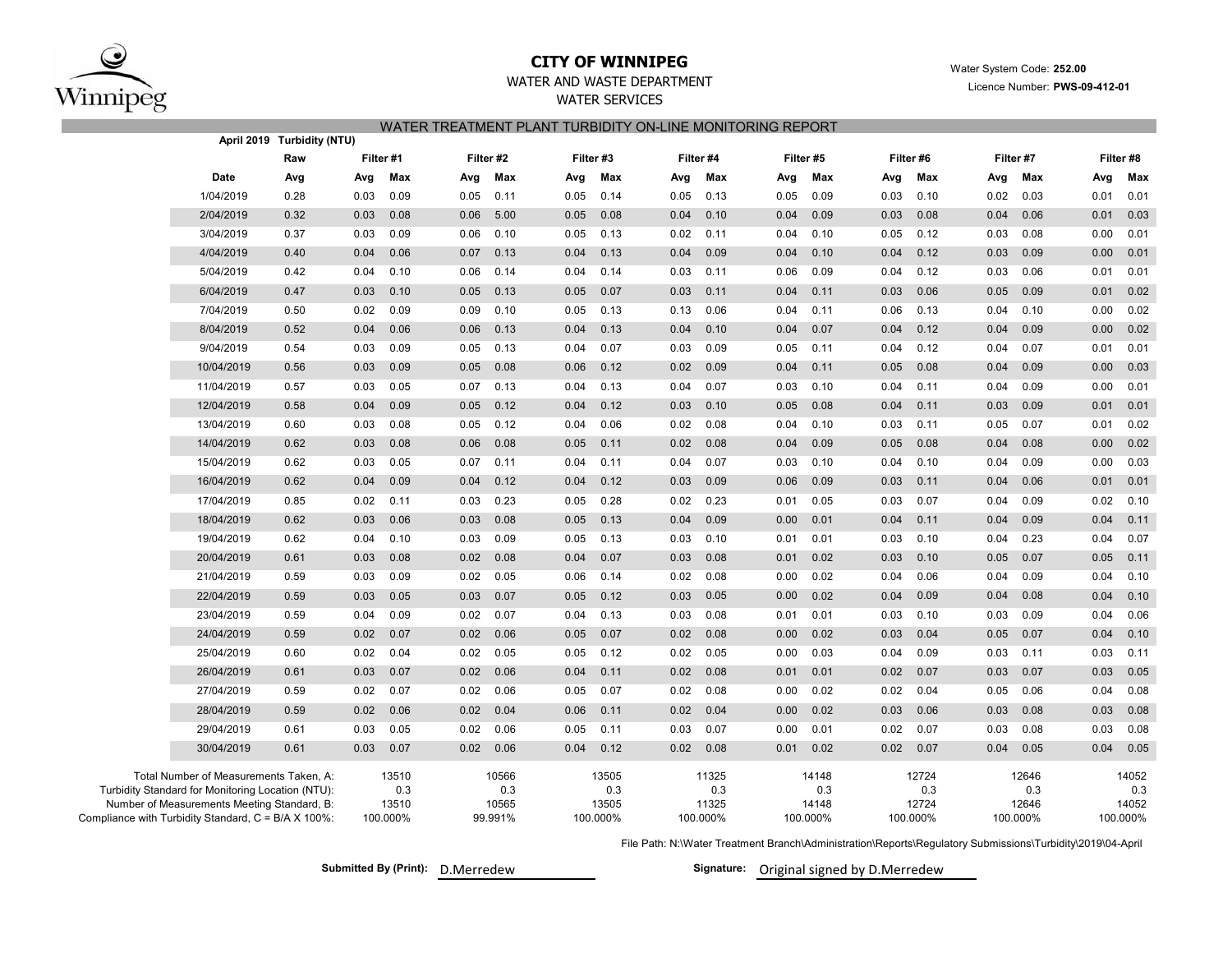

#### CITY OF WINNIPEG WATER AND WASTE DEPARTMENTENVIRONMENTAL STANDARDS DIVISION

### **WATER TREATMENT PLANT TURBIDITY GRAB MONITORING REPORT**

| Water System Code: 252.00                          |           |                  |           |                     |           |                     |           |                     |           | <b>Turbidity (NTU)</b> |           |                     |                     |           |                 |           |           |           |
|----------------------------------------------------|-----------|------------------|-----------|---------------------|-----------|---------------------|-----------|---------------------|-----------|------------------------|-----------|---------------------|---------------------|-----------|-----------------|-----------|-----------|-----------|
| Licence No. PWS-09-412-01                          |           |                  |           |                     |           |                     |           |                     |           |                        |           |                     |                     |           |                 |           |           |           |
| <b>Date</b>                                        |           | <b>Raw Water</b> |           | Filter <sub>1</sub> |           | Filter <sub>2</sub> |           | Filter <sub>3</sub> |           | Filter 4               |           | Filter <sub>5</sub> | Filter <sub>6</sub> |           | <b>Filter 7</b> |           | Filter 8  |           |
|                                                    | Grab      | Analyser         | Grab      | Analyser            | Grab      | Analyser            | Grab      | Analyser            | Grab      | Analyser               | Grab      | Analyser            | Grab                | Analyser  | Grab            | Analyser  | Grab      | Analyser  |
| 01-Apr-2019                                        | 0.40      | 0.26             | 0.10      | 0.03                | OL        | OL                  | 0.11      | 0.06                | 0.15      | 0.09                   | 0.10      | 0.04                | OL                  | <b>OL</b> | 0.11            | 0.02      | 0.11      | < 0.02    |
| 02-Apr-2019                                        | 0.37      | 0.28             | OL        | OL                  | 0.09      | 0.07                | 0.11      | 0.06                | OL        | OL                     | 0.11      | 0.06                | 0.09                | 0.05      | 0.09            | 0.02      | 0.10      | < 0.02    |
| 03-Apr-2019                                        | 0.38      | 0.34             | 0.07      | 0.02                | 0.08      | 0.07                | 0.11      | 0.06                | 0.08      | 0.03                   | <b>OL</b> | OL                  | 0.08                | 0.06      | 0.10            | 0.06      | <b>OL</b> | OL        |
| 04-Apr-2019                                        | 0.40      | 0.36             | 0.09      | 0.03                | 0.10      | 0.09                | <b>OL</b> | <b>OL</b>           | 0.11      | 0.05                   | 0.08      | 0.04                | 0.13                | 0.09      | OL              | <b>OL</b> | 0.08      | < 0.02    |
| 05-Apr-2019                                        | <b>NR</b> | 0.37             | <b>NR</b> | 0.04                | OL        | OL                  | <b>NR</b> | 0.05                | <b>NR</b> | 0.08                   | <b>NR</b> | 0.05                | OL                  | OL        | <b>NR</b>       | 0.04      | <b>NR</b> | < 0.02    |
| 06-Apr-2019                                        | <b>NA</b> | <b>NA</b>        | <b>NA</b> | <b>NA</b>           | <b>NA</b> | <b>NA</b>           | <b>NA</b> | <b>NA</b>           | <b>NA</b> | <b>NA</b>              | <b>NA</b> | <b>NA</b>           | <b>NA</b>           | <b>NA</b> | <b>NA</b>       | <b>NA</b> | <b>NA</b> | <b>NA</b> |
| 07-Apr-2019                                        | <b>NA</b> | <b>NA</b>        | <b>NA</b> | <b>NA</b>           | <b>NA</b> | <b>NA</b>           | <b>NA</b> | <b>NA</b>           | <b>NA</b> | <b>NA</b>              | <b>NA</b> | <b>NA</b>           | <b>NA</b>           | <b>NA</b> | <b>NA</b>       | <b>NA</b> | <b>NA</b> | <b>NA</b> |
| 08-Apr-2019                                        | <b>NR</b> | 0.50             | <b>NR</b> | 0.03                | <b>NR</b> | 0.09                | <b>NR</b> | OL                  | <b>NR</b> | 0.04                   | <b>NR</b> | 0.04                | <b>NR</b>           | 0.10      | OL              | OL        | <b>NR</b> | < 0.02    |
| 09-Apr-2019                                        | 0.42      | 0.50             | 0.11      | 0.05                | OL        | OL                  | 0.10      | 0.05                | OL        | OL                     | 0.10      | 0.06                | 0.09                | 0.05      | 0.09            | 0.04      | 0.10      | < 0.02    |
| 10-Apr-2019                                        | 0.48      | 0.54             | OL        | OL                  | 0.08      | 0.08                | 0.10      | 0.06                | 0.08      | 0.03                   | OL        | OL                  | 0.10                | 0.06      | 0.10            | 0.06      | 0.13      | 0.03      |
| 11-Apr-2019                                        | 0.55      | 0.53             | 0.08      | 0.03                | 0.09      | 0.09                | OL        | OL                  | 0.09      | 0.04                   | 0.07      | 0.04                | 0.11                | 0.07      | OL              | OL        | 0.07      | < 0.02    |
| 12-Apr-2019                                        | 0.53      | 0.56             | 0.09      | 0.03                | OL        | OL                  | 0.11      | 0.05                | 0.12      | 0.06                   | 0.08      | 0.05                | OL                  | <b>OL</b> | 0.08            | 0.03      | 0.09      | < 0.02    |
| 13-Apr-2019                                        | <b>NA</b> | <b>NA</b>        | <b>NA</b> | <b>NA</b>           | <b>NA</b> | <b>NA</b>           | <b>NA</b> | <b>NA</b>           | <b>NA</b> | <b>NA</b>              | <b>NA</b> | <b>NA</b>           | <b>NA</b>           | <b>NA</b> | <b>NA</b>       | <b>NA</b> | <b>NA</b> | <b>NA</b> |
| 14-Apr-2019                                        | <b>NA</b> | <b>NA</b>        | <b>NA</b> | <b>NA</b>           | <b>NA</b> | <b>NA</b>           | <b>NA</b> | <b>NA</b>           | <b>NA</b> | <b>NA</b>              | <b>NA</b> | <b>NA</b>           | <b>NA</b>           | <b>NA</b> | <b>NA</b>       | <b>NA</b> | <b>NA</b> | <b>NA</b> |
| 15-Apr-2019                                        | 0.60      | 0.60             | 0.09      | 0.03                | 0.09      | 0.09                | <b>OL</b> | OL                  | 0.10      | 0.05                   | 0.08      | 0.04                | 0.11                | 0.07      | OL              | <b>OL</b> | 0.08      | < 0.02    |
| 16-Apr-2019                                        | 0.56      | 0.61             | 0.10      | 0.03                | OL        | OL                  | 0.09      | 0.05                | 0.12      | 0.06                   | 0.16      | 0.05                | OL                  | <b>OL</b> | 0.12            | 0.04      | 0.09      | < 0.02    |
| 17-Apr-2019                                        | 0.56      | 0.60             | OL        | <b>OL</b>           | 0.08      | 0.03                | 0.09      | 0.05                | 0.08      | 0.02                   | <b>OL</b> | OL                  | 0.09                | 0.04      | 0.09            | 0.04      | 0.09      | < 0.02    |
| 18-Apr-2019                                        | 0.53      | 0.60             | 0.12      | 0.02                | 0.10      | 0.04                | 0.16      | 0.10                | 0.12      | 0.04                   | 0.09      | < 0.02              | 0.12                | 0.07      | 0.13            | 0.07      | 0.13      | 0.04      |
| 19-Apr-2019                                        | <b>NA</b> | <b>NA</b>        | <b>NA</b> | <b>NA</b>           | <b>NA</b> | <b>NA</b>           | <b>NA</b> | <b>NA</b>           | <b>NA</b> | <b>NA</b>              | <b>NA</b> | <b>NA</b>           | <b>NA</b>           | <b>NA</b> | <b>NA</b>       | <b>NA</b> | <b>NA</b> | <b>NA</b> |
| 20-Apr-2019                                        | <b>NA</b> | <b>NA</b>        | <b>NA</b> | <b>NA</b>           | <b>NA</b> | <b>NA</b>           | <b>NA</b> | <b>NA</b>           | <b>NA</b> | <b>NA</b>              | <b>NA</b> | <b>NA</b>           | <b>NA</b>           | <b>NA</b> | <b>NA</b>       | <b>NA</b> | <b>NA</b> | <b>NA</b> |
| 21-Apr-2019                                        | <b>NA</b> | <b>NA</b>        | <b>NA</b> | <b>NA</b>           | <b>NA</b> | <b>NA</b>           | <b>NA</b> | <b>NA</b>           | <b>NA</b> | <b>NA</b>              | <b>NA</b> | <b>NA</b>           | <b>NA</b>           | <b>NA</b> | <b>NA</b>       | <b>NA</b> | <b>NA</b> | <b>NA</b> |
| 22-Apr-2019                                        | <b>NA</b> | <b>NA</b>        | <b>NA</b> | <b>NA</b>           | <b>NA</b> | <b>NA</b>           | <b>NA</b> | <b>NA</b>           | <b>NA</b> | <b>NA</b>              | <b>NA</b> | <b>NA</b>           | <b>NA</b>           | <b>NA</b> | <b>NA</b>       | <b>NA</b> | <b>NA</b> | <b>NA</b> |
| 23-Apr-2019                                        | 0.58      | 0.56             | 0.08      | 0.03                | 0.10      | 0.05                | OL        | OL                  | 0.11      | 0.04                   | 0.09      | < 0.02              | 0.16                | 0.07      | 0.07            | 0.03      | 0.08      | 0.04      |
| 24-Apr-2019                                        | 0.51      | 0.56             | OL        | OL                  | 0.07      | 0.03                | 0.10      | 0.06                | <b>OL</b> | OL                     | 0.10      | 0.02                | 0.08                | 0.04      | 0.10            | 0.04      | 0.09      | 0.04      |
| 25-Apr-2019                                        | 0.56      | 0.56             | 0.10      | < 0.02              | 0.08      | 0.03                | 0.10      | 0.07                | 0.08      | 0.03                   | 0.09      | < 0.02              | 0.11                | 0.06      | OL              | OL        | <b>OL</b> | OL        |
| 26-Apr-2019                                        | 0.56      | 0.59             | 0.08      | 0.03                | OL        | OL                  | 0.08      | 0.06                | 0.10      | 0.04                   | 0.07      | < 0.02              | OL                  | OL        | 0.06            | 0.03      | 0.07      | 0.03      |
| 27-Apr-2019                                        | <b>NA</b> | <b>NA</b>        | <b>NA</b> | <b>NA</b>           | <b>NA</b> | <b>NA</b>           | <b>NA</b> | <b>NA</b>           | <b>NA</b> | <b>NA</b>              | <b>NA</b> | <b>NA</b>           | <b>NA</b>           | <b>NA</b> | <b>NA</b>       | <b>NA</b> | <b>NA</b> | <b>NA</b> |
| 28-Apr-2019                                        | <b>NA</b> | <b>NA</b>        | <b>NA</b> | <b>NA</b>           | <b>NA</b> | <b>NA</b>           | <b>NA</b> | <b>NA</b>           | <b>NA</b> | <b>NA</b>              | <b>NA</b> | <b>NA</b>           | <b>NA</b>           | <b>NA</b> | <b>NA</b>       | <b>NA</b> | <b>NA</b> | <b>NA</b> |
| 29-Apr-2019                                        | 0.52      | 0.59             | 0.08      | 0.02                | 0.09      | 0.03                | OL        | OL                  | 0.09      | 0.03                   | 0.08      | < 0.02              | 0.09                | 0.05      | OL              | OL        | 0.08      | 0.03      |
| 30-Apr-2019                                        | 0.50      | 0.60             | 0.09      | 0.02                | OL        | OL                  | 0.09      | 0.06                | 0.12      | 0.06                   | 0.08      | 0.02                | OL                  | OL        | 0.08            | 0.04      | 0.07      | 0.03      |
| Total number of measurements taken, A:             |           |                  | 14        |                     | 12        |                     | 13        |                     | 15        |                        | 15        |                     | 13                  |           | 13              |           | 16        |           |
| Turbidity Standard for Monitoring Location (NTU):  |           |                  | 0.30      |                     | 0.30      |                     | 0.30      |                     | 0.30      |                        | 0.30      |                     | 0.30                |           | 0.30            |           | 0.30      |           |
| Number of measurements meeting standard, B:        |           |                  | 14        |                     | 12        |                     | 13        |                     | 15        |                        | 15        |                     | 13                  |           | 13              |           | 16        |           |
| Compliance with Turbidity Standard, C= B/A X 100%: |           |                  | 100%      |                     | 100%      |                     | 100%      |                     | 100%      |                        | 100%      |                     | 100%                |           | 100%            |           | 100%      |           |

NS: No Sample NA: Not Analyzed OL: Off-Line

**Comments:**

No result on April 5 and 8, 2019 due to sample bottle contamination.

 **Report Compiled By: H.Demchenko**

> **Authorized By: C.Diduck**

Printed From : N:\WQ Data\Routine Water Quality\2015\Turbidity.xls **Date Compiled:** 

**6-May-19**

File: WQR3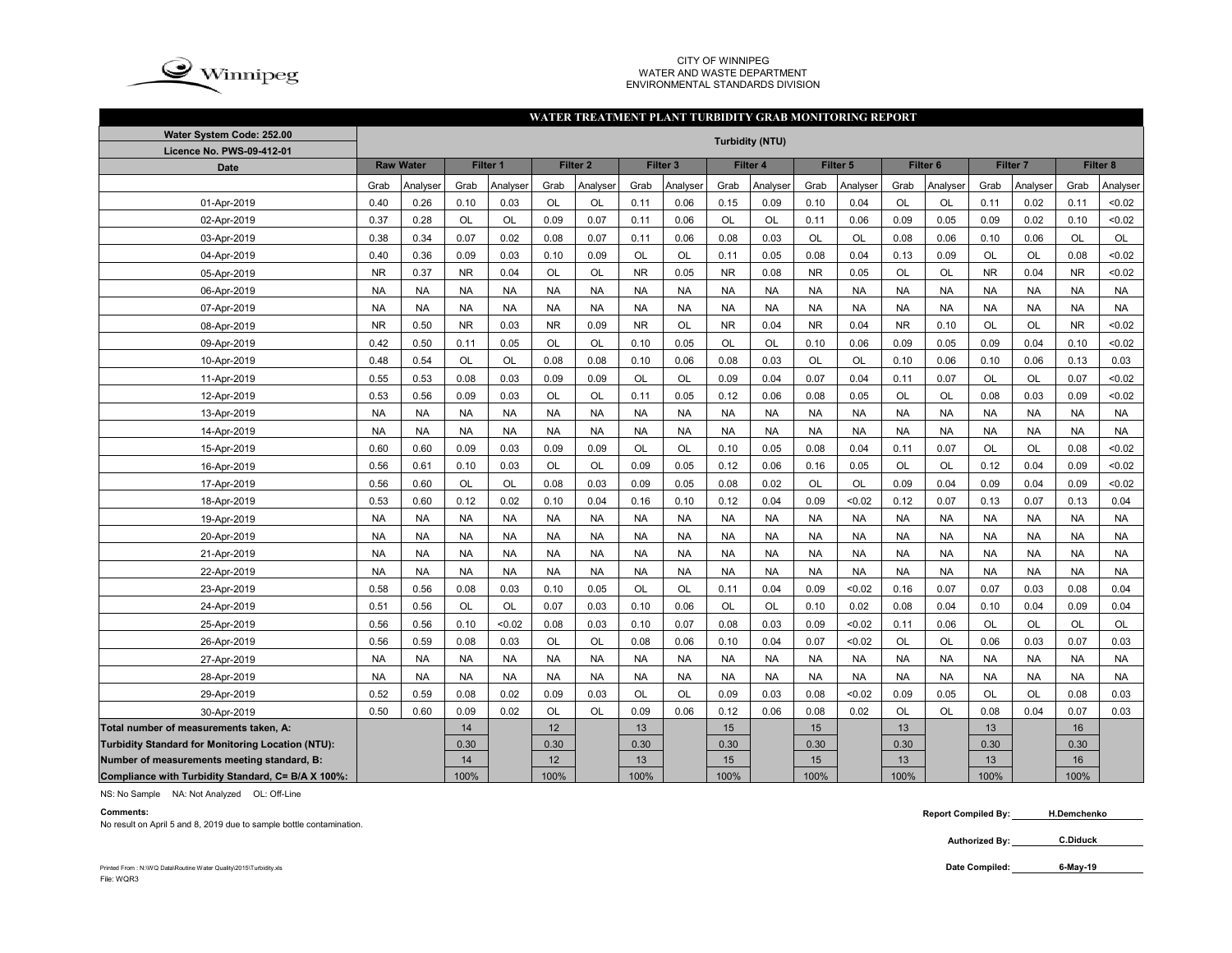

**City Of Winnipeg**

Water and Waste Department Water Services

WATER TREATMENT PLANT FREE CHLORINE ON-LINE MONITORING REPORT

Deacon Booster Pumping Station

| Water System Code:     |
|------------------------|
| Licence Number:        |
| <b>Report Created:</b> |

Water System Code: **252.00** Licence Number: **PWS-09-412-01**

01 May 2019 **Report Period: April 2019** 

|                                             |                                  | <b>BRANCH1</b><br>[mg/L] |         | <b>BRANCH 2</b><br>[mg/L] |         |  |  |  |  |
|---------------------------------------------|----------------------------------|--------------------------|---------|---------------------------|---------|--|--|--|--|
|                                             | Date                             | Average                  | Minimum | Average                   | Minimum |  |  |  |  |
|                                             | 01/04/2019                       | 1.07                     | 0.93    | 1.11                      | 1.05    |  |  |  |  |
|                                             | 02/04/2019                       | 1.15                     | 0.91    | 1.17                      | 1.05    |  |  |  |  |
|                                             | 03/04/2019                       | 1.22                     | 1.13    | 1.23                      | 1.14    |  |  |  |  |
|                                             | 04/04/2019                       | 1.19                     | 1.08    | 1.16                      | 1.08    |  |  |  |  |
|                                             | 05/04/2019                       | 1.14                     | 1.04    | 1.12                      | 1.09    |  |  |  |  |
|                                             | 06/04/2019                       | 1.11                     | 1.03    | 1.09                      | 1.04    |  |  |  |  |
|                                             | 07/04/2019                       | 1.11                     | 1.01    | 1.14                      | 1.08    |  |  |  |  |
|                                             | 08/04/2019                       | 1.12                     | 1.00    | 1.15                      | 1.08    |  |  |  |  |
|                                             | 09/04/2019                       | 1.11                     | 1.02    | 1.14                      | 1.11    |  |  |  |  |
|                                             | 10/04/2019                       | 1.08                     | 0.99    | 1.10                      | 1.03    |  |  |  |  |
|                                             | 11/04/2019                       | 1.06                     | 0.95    | 1.09                      | 1.04    |  |  |  |  |
|                                             | 12/04/2019                       | 1.02                     | 0.93    | 1.08                      | 1.05    |  |  |  |  |
|                                             | 13/04/2019                       | 0.99                     | 0.90    | 1.04                      | 0.94    |  |  |  |  |
|                                             | 14/04/2019                       | 0.93                     | 0.79    | 0.94                      | 0.85    |  |  |  |  |
|                                             | 15/04/2019                       | 0.94                     | 0.86    | 0.92                      | 0.90    |  |  |  |  |
|                                             | 16/04/2019                       | 0.99                     | 0.82    | 1.06                      | 0.91    |  |  |  |  |
|                                             | 17/04/2019                       | 1.26                     | 0.97    | 1.41                      | 1.16    |  |  |  |  |
|                                             | 18/04/2019                       | 1.11                     | 0.89    | 1.27                      | 0.99    |  |  |  |  |
|                                             | 19/04/2019                       | 1.13                     | 0.99    | 1.04                      | 0.99    |  |  |  |  |
|                                             | 20/04/2019                       | 1.18                     | 1.07    | 1.11                      | 1.02    |  |  |  |  |
|                                             | 21/04/2019                       | 1.14                     | 1.02    | 1.10                      | 1.06    |  |  |  |  |
|                                             | 22/04/2019                       | 1.09                     | 0.99    | 1.04                      | 0.95    |  |  |  |  |
|                                             | 23/04/2019                       | 1.08                     | 0.94    | 1.06                      | 0.98    |  |  |  |  |
|                                             | 24/04/2019                       | 1.13                     | 0.90    | 1.11                      | 1.03    |  |  |  |  |
|                                             | 25/04/2019                       | 1.19                     | 1.04    | 1.04                      | 0.96    |  |  |  |  |
|                                             | 26/04/2019                       | 1.34                     | 0.95    | 1.60                      | 0.74    |  |  |  |  |
|                                             | 27/04/2019                       | 1.24                     | 1.08    | 1.25                      | 1.03    |  |  |  |  |
|                                             | 28/04/2019                       | 1.12                     | 0.98    | 1.02                      | 0.86    |  |  |  |  |
|                                             | 29/04/2019                       | 1.18                     | 1.02    | 1.06                      | 0.60    |  |  |  |  |
|                                             | 30/04/2019                       | 1.21                     | 1.07    | 1.17                      | 1.02    |  |  |  |  |
|                                             |                                  |                          |         |                           |         |  |  |  |  |
|                                             | Total Number of Measurements, A: |                          | 20838   |                           | 20837   |  |  |  |  |
|                                             | Minimum Free Chlorine Standard:  |                          | 0.5     |                           | 0.5     |  |  |  |  |
| Number of Measurements Meeting Standard, B: |                                  |                          | 20838   |                           | 20837   |  |  |  |  |
|                                             | COMPLIANCE, C = B/A X 100%:      |                          | 100.00  |                           | 100.00  |  |  |  |  |

File Path: N:\Water Treatment Branch\Administration\Reports\Regulatory Submissions\Chlorine\2019\04-April

Submitted By (Print): D.Merredew

Signature: Original signed by D.Merredew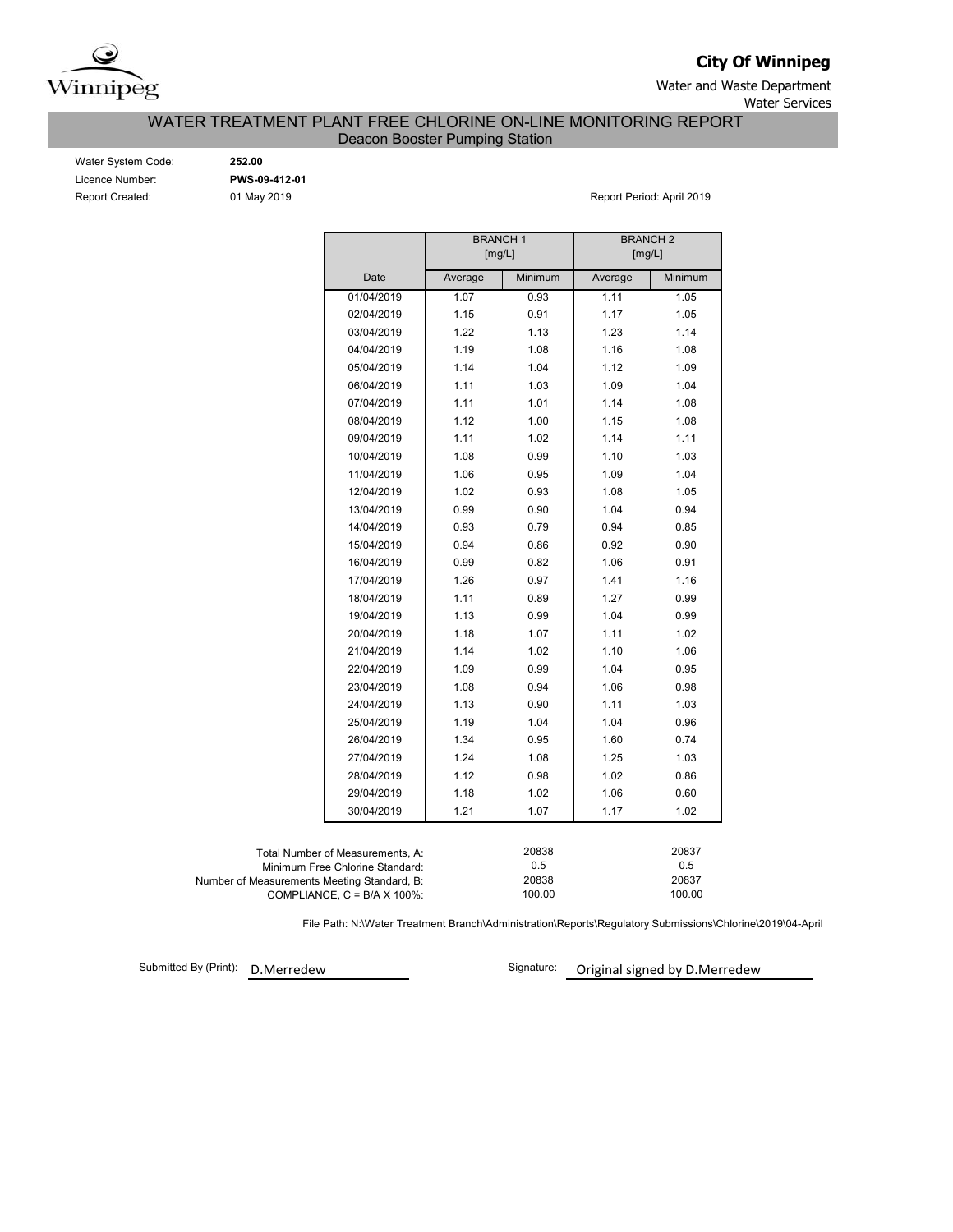| $\rightarrow$ Winnipeg                                |                                                                                           |                      | <b>CITY OF WINNIPEG</b><br>WATER AND WASTE DEPARTMENT<br>ENVIRONMENTAL STANDARDS DIVISION |           |                      |                                 |  |  |  |  |  |  |
|-------------------------------------------------------|-------------------------------------------------------------------------------------------|----------------------|-------------------------------------------------------------------------------------------|-----------|----------------------|---------------------------------|--|--|--|--|--|--|
| WATER TREATMENT PLANT CHLORINE GRAB MONITORING REPORT |                                                                                           |                      |                                                                                           |           |                      |                                 |  |  |  |  |  |  |
| Water System Code: 252.00                             | Deacon Booster Pumping Station Branch 1<br><b>Deacon Booster Pumping Station Branch 2</b> |                      |                                                                                           |           |                      |                                 |  |  |  |  |  |  |
| Licence No. PWS-09-412-01                             |                                                                                           |                      |                                                                                           |           |                      |                                 |  |  |  |  |  |  |
| <b>Date</b>                                           |                                                                                           | Free Chlorine (mg/L) | <b>Total Chlorine</b><br>(mg/L)                                                           |           | Free Chlorine (mg/L) | <b>Total Chlorine</b><br>(mg/L) |  |  |  |  |  |  |
|                                                       | Analyser                                                                                  | Grab                 | Grab                                                                                      | Analyser  | Grab                 | Grab                            |  |  |  |  |  |  |
| 01-Apr-2019                                           | 1.03                                                                                      | 0.98                 | 1.23                                                                                      | 1.09      | 1.17                 | 1.27                            |  |  |  |  |  |  |
| 02-Apr-2019                                           | 1.03                                                                                      | 1.09                 | 1.25                                                                                      | 1.07      | 1.12                 | 1.22                            |  |  |  |  |  |  |
| 03-Apr-2019                                           | 1.14                                                                                      | 1.20                 | 1.27                                                                                      | 1.18      | 1.15                 | 1.31                            |  |  |  |  |  |  |
| 04-Apr-2019                                           | 1.18                                                                                      | 1.25                 | 1.39                                                                                      | 1.13      | 1.24                 | 1.35                            |  |  |  |  |  |  |
| 05-Apr-2019                                           | 1.15                                                                                      | 1.14                 | 1.36                                                                                      | 1.12      | 1.17                 | 1.29                            |  |  |  |  |  |  |
| 06-Apr-2019                                           | <b>NA</b>                                                                                 | <b>NA</b>            | <b>NA</b>                                                                                 | <b>NA</b> | <b>NA</b>            | <b>NA</b>                       |  |  |  |  |  |  |
| 07-Apr-2019                                           | <b>NA</b>                                                                                 | <b>NA</b>            | <b>NA</b>                                                                                 | <b>NA</b> | <b>NA</b>            | <b>NA</b>                       |  |  |  |  |  |  |
| 08-Apr-2019                                           | 1.10                                                                                      | 1.04                 | 1.30                                                                                      | 1.10      | 1.22                 | 1.38                            |  |  |  |  |  |  |
| 09-Apr-2019                                           | 1.13                                                                                      | 1.08                 | 1.28                                                                                      | 1.16      | 1.21                 | 1.33                            |  |  |  |  |  |  |
| 10-Apr-2019                                           | 1.11                                                                                      | 1.09                 | 1.24                                                                                      | 1.13      | 1.09                 | 1.31                            |  |  |  |  |  |  |
| 11-Apr-2019                                           | 1.05                                                                                      | 1.05                 | 1.17                                                                                      | 1.11      | 1.15                 | 1.31                            |  |  |  |  |  |  |
| 12-Apr-2019                                           | 1.04                                                                                      | 1.01                 | 1.16                                                                                      | 1.06      | 1.09                 | 1.21                            |  |  |  |  |  |  |
| 13-Apr-2019                                           | <b>NA</b>                                                                                 | <b>NA</b>            | <b>NA</b>                                                                                 | <b>NA</b> | <b>NA</b>            | <b>NA</b>                       |  |  |  |  |  |  |
| 14-Apr-2019                                           | <b>NA</b>                                                                                 | <b>NA</b>            | <b>NA</b>                                                                                 | <b>NA</b> | <b>NA</b>            | <b>NA</b>                       |  |  |  |  |  |  |
| 15-Apr-2019                                           | 0.95                                                                                      | 0.95                 | 1.04                                                                                      | 0.93      | 0.96                 | 1.07                            |  |  |  |  |  |  |
| 16-Apr-2019                                           | 0.93                                                                                      | 0.99                 | 1.14                                                                                      | 0.98      | 1.01                 | 1.17                            |  |  |  |  |  |  |
| 17-Apr-2019                                           | 1.52                                                                                      | 1.61                 | 1.71                                                                                      | 1.79      | 1.77                 | 1.96                            |  |  |  |  |  |  |
| 18-Apr-2019                                           | 0.93                                                                                      | 1.00                 | 1.10                                                                                      | 1.08      | 1.09                 | 1.23                            |  |  |  |  |  |  |
| 19-Apr-2019                                           | <b>NA</b>                                                                                 | <b>NA</b>            | <b>NA</b>                                                                                 | <b>NA</b> | <b>NA</b>            | <b>NA</b>                       |  |  |  |  |  |  |
| 20-Apr-2019                                           | <b>NA</b>                                                                                 | <b>NA</b>            | <b>NA</b>                                                                                 | <b>NA</b> | <b>NA</b>            | <b>NA</b>                       |  |  |  |  |  |  |
| 21-Apr-2019                                           | <b>NA</b>                                                                                 | <b>NA</b>            | <b>NA</b>                                                                                 | <b>NA</b> | <b>NA</b>            | <b>NA</b>                       |  |  |  |  |  |  |
| 22-Apr-2019                                           | <b>NA</b>                                                                                 | <b>NA</b>            | <b>NA</b>                                                                                 | <b>NA</b> | <b>NA</b>            | <b>NA</b>                       |  |  |  |  |  |  |
| 23-Apr-2019                                           | 1.07                                                                                      | 1.04                 | 1.23                                                                                      | 1.06      | 1.03                 | 1.18                            |  |  |  |  |  |  |
| 24-Apr-2019                                           | 1.03                                                                                      | 1.07                 | 1.11                                                                                      | 1.11      | 1.06                 | 1.17                            |  |  |  |  |  |  |
| 25-Apr-2019                                           | 1.21                                                                                      | 1.16                 | 1.37                                                                                      | 1.03      | 1.06                 | 1.20                            |  |  |  |  |  |  |
| 26-Apr-2019                                           | 1.21                                                                                      | 1.21                 | 1.35                                                                                      | 1.05      | 1.13                 | 1.26                            |  |  |  |  |  |  |
| 27-Apr-2019                                           | <b>NA</b>                                                                                 | <b>NA</b>            | <b>NA</b>                                                                                 | <b>NA</b> | <b>NA</b>            | <b>NA</b>                       |  |  |  |  |  |  |
| 28-Apr-2019                                           | <b>NA</b>                                                                                 | <b>NA</b>            | <b>NA</b>                                                                                 | <b>NA</b> | <b>NA</b>            | <b>NA</b>                       |  |  |  |  |  |  |
| 29-Apr-2019                                           | 1.11                                                                                      | 1.17                 | 1.38                                                                                      | 0.96      | 1.13                 | 1.26                            |  |  |  |  |  |  |
| 30-Apr-2019                                           | 1.26                                                                                      | 1.13                 | 1.39                                                                                      | 1.22      | 1.10                 | 1.26                            |  |  |  |  |  |  |
| Total number of measurements taken, A:                |                                                                                           | 20                   |                                                                                           |           | 20                   |                                 |  |  |  |  |  |  |
| Chlorine Standard for Monitoring Location (mg/L):     |                                                                                           | 0.50                 |                                                                                           |           | 0.50                 |                                 |  |  |  |  |  |  |
| Number of measurements meeting standard, B:           |                                                                                           | 20                   |                                                                                           |           | 20                   |                                 |  |  |  |  |  |  |
| Compliance with Chlorine Standard, C= B/A X 100%:     |                                                                                           | 100%                 |                                                                                           |           | 100%                 |                                 |  |  |  |  |  |  |

NS: No Sample NA: Not Analyzed OL: Off-Line

| Comments: | <b>Report Compiled By:</b> | <b>H.Demchenko</b> |
|-----------|----------------------------|--------------------|
|           | <b>Authorized By:</b>      | <b>C.Diduck</b>    |

Printed From : N:\WQ Data\Routine Water Quality\2018\Chlorine.xls **Date Compiled:** Date Compiled: File: WQR3

**2-May-19**